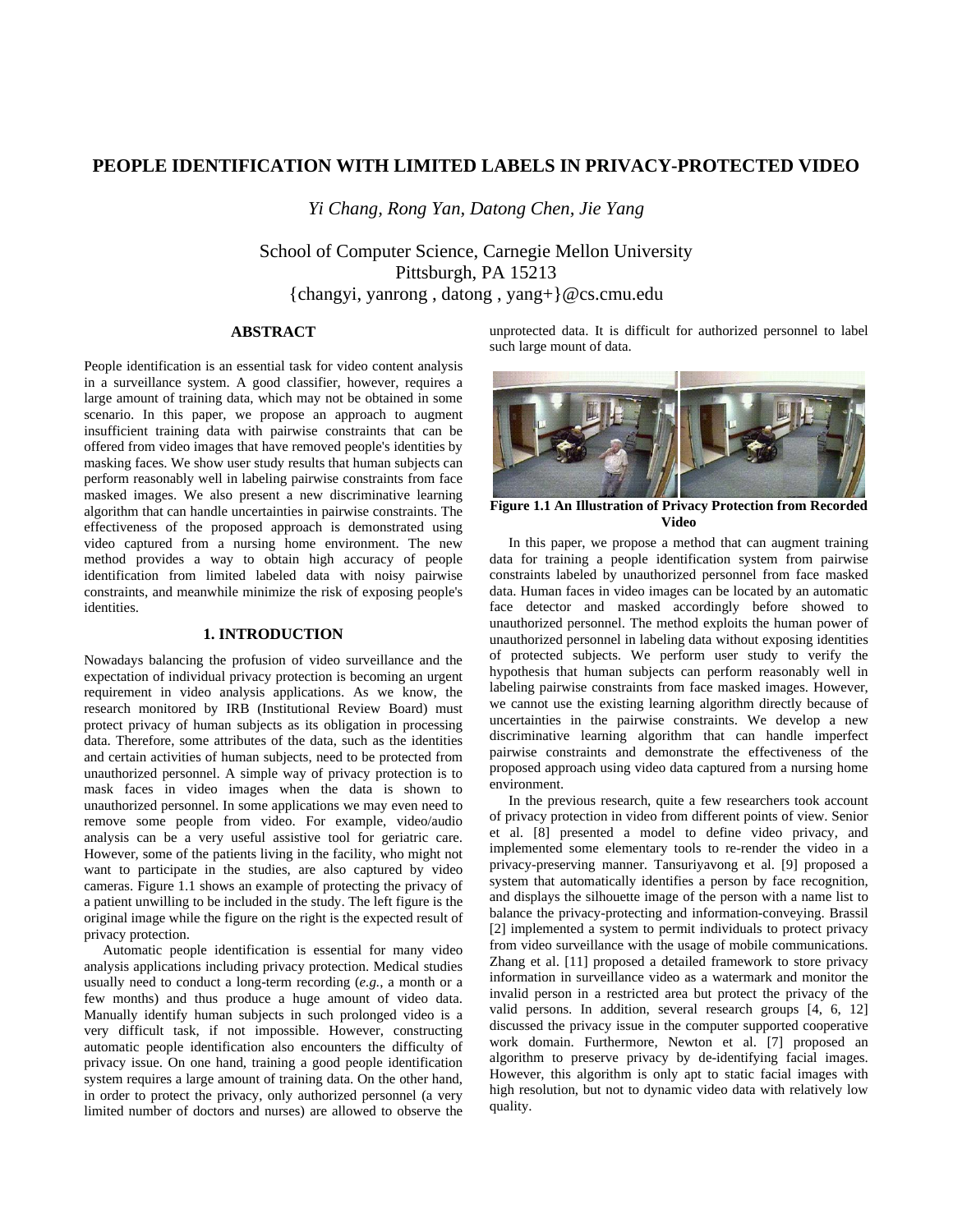## **2. LABELING PAIRWISE CONSTRAINTS WITHOUT EXPOSING PEOPLE IDENTITIES**

People identification is an essential task for video content analysis and privacy protection. In order to train a classifier for each person over a long period of time, we need a large amount of training data. Only authorized personnel (doctors or nurses) can label the training data because of the requirement of privacy protection. However, usually it is unlikely to ask these authorized personnel to label a large mount of training data. If we ask for unauthorized personnel to label more training data on the video data directly, nevertheless, it would severely break the privacy protection policy. Therefore the problem becomes how to obtain a good classifier with minimal efforts from authorized personnel in labeling training data and minimal risk of exposing identities of protected subjects to unauthorized personnel.

To improve upon the classifiers solely using these training examples, we attempt to incorporate the imperfect pairwise constraints labeled from unauthorized personnel as complementary information. We propose a novel method to learn a classifier with two sets of labels to balance the insufficient training data and the privacy protection. Figure 2.1 shows the flow chart of the learning process, where privacy protection data could prevent unauthorized personnel to see the identities of protected people.



**Figure 2.1 The Flow Chart of the Learning Process** 

A pairwise constraint between two examples demonstrates whether they belong to the same class or not. It provides some weak information in form of the relationship between the labels rather than the labels themselves. We use the imperfect pairwise constraint to model the imperfect pairwise labels from the user study. That is, we use two different sets of labeled data to build the classifier: a set of labeled data provided by authorized personnel from original video, the other set of imperfect pairwise constraints labeled by unauthorized personnel from privacy protection data with masked face. During the process of labeling pairwise constraints, the system will automatically mask human faces using a face detection algorithm. We perform user study to test the hypothesis that human subjects can perform reasonably well in labeling pairwise constraints from face masked images.

Can we obtain satisfactory pairwise constraints without exposing people's identities? Our intuition is that it is possible for unauthorized personnel to obtain highly accurate constraints without seeing the face of the person, because they could use clothes, shape or gesture as the alternative information to make decision on pairwise constraints. To validate our hypothesis, we performed the following user study. To minimize the exposure of people identities in the labeling process, we only display the human silhouette images with blanked faces on the user interface shown to the unauthorized personnel. Firstly, we implemented a tool for user study of which the interface is displayed in Figure 2.2. The image on the top left side is the sample image, while the other images are all candidates to be compared with the sample images. In the experiments, volunteers are requested to label whether the candidate images are of the same person with the sampled image. All images are randomly selected from pre-extracted silhouette images and all candidate images do not belong to the same sequence as to the sample image. There are two modes in our user study tool. In the complex mode, there could be multiple candidate images mapping to the sample image, while in the simplified mode, only one candidate image that matching the sample image. Current user studies take the simplified mode as the basic test bed on the static images. In more details, the displayed images are randomly selected from a pool of 102 images, each of which is sampled from a different sequence of video.

According to the result of our user study, nine unauthorized personnel take a total of 180 runs to label the constraints with an overall accuracy around 88.89%, which supports the assumption that users could successfully label the pairwise constraints without exposing people identities, although these constraints are not fully correct. Finally, after filtering out the redundant labels, we obtained 140 correct constraints and 20 mistakenly labeled constraints.



**Figure 2.2 The Interface of User Study** 

#### **3. DISCRIMINATIVE LEARNING WITH NOISY PAIRWISE CONSTRAINTS**

In this section, we attempt to incorporate the additional pairwise constraints obtained from unauthorized personnel into a margin-based discriminative learning framework to boost the performance of people labeling. Typically, the margin-based discriminative learning algorithms focus on the analysis of a margin-related loss function coupled with a regularization factor. Formally, the goal of these algorithms is to minimize the following regularized empirical risk:

$$
R_f = \sum_{i=1}^m L(y_i, f(x_i)) + \lambda \Omega(||f||) ,
$$

where  $x_i$  is the feature of the  $i^{th}$  training example,  $y_i$  denotes the corresponding label, and  $f(x)$  is the classifier outputs. *L* denotes the empirical loss function, and  $\lambda \Omega || f ||$ )can be regarded as a regularization function to control the computational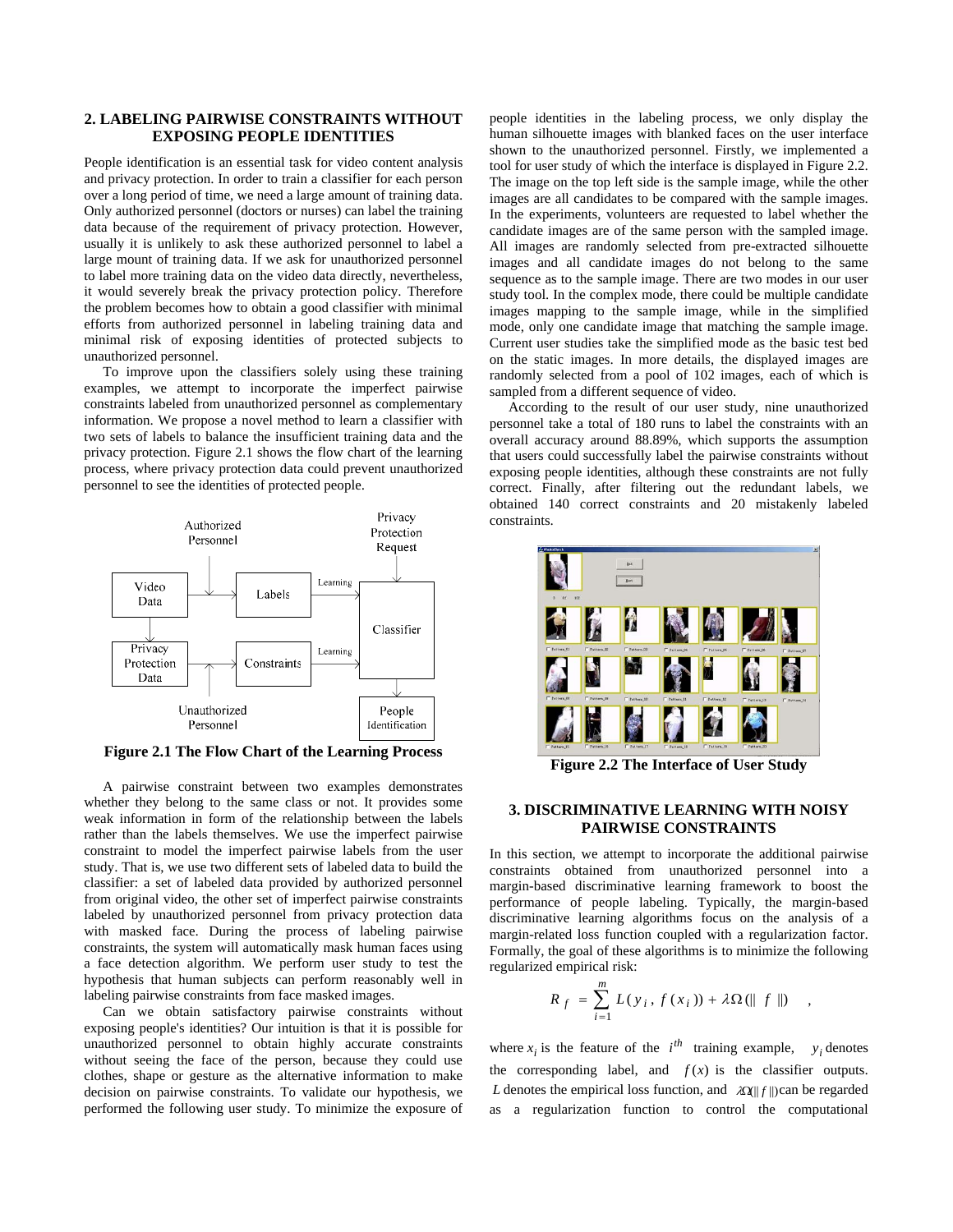complexity. In order to incorporate the pairwise constraints into this framework, Yan et al. [10] extended above optimization objectives by introducing pairwise constraints as another set of empirical loss function,

$$
\sum_{k=1}^m L(y_k, f(x_k)) + \mu \sum_{i,j} L'(c_{ij}, f(x_i), f(x_j)) + \lambda \Omega(||f||_{\mathcal{H}}),
$$

where  $L'(c_{ij}, f(x_i), f(x_j))$  is called pairwise loss function, and  $c_{ij}$  is a pairwise constraint between the  $i^{th}$  example and  $i<sup>th</sup>$  example, which is 1 if two examples are in the same class, -1 otherwise. In addition,  $c_{ij}$  could be 0 if this constraint is not available.

Intuitively, when  $f(x_i)$  and  $c_{i,j} f(x_j)$  have different signs, the pairwise loss function should give a high penalty, and vice versa. Meanwhile, the loss functions should be robust to noisy data. Taking all these factors into account, Yan et al. [10] choose the loss function to be a monotonic decreasing function of the difference between the predictions of a pair of pairwise constraints, *i.e.*,

$$
L'(c_{i,j}, f(x_i), f(x_j)) = L(f(x_i) - c_{ij}f(x_j)) + L(c_{ij}f(x_j) - f(x_i))\,.
$$

However, previous approaches usually assume the pairwise constraints are obtainable without any human errors. But our user study indicates that there are a small number of human errors on constraints labeling when faces are masked for privacy protection. Thereby we propose a new approach to improve discriminative learning with noisy pairwise constraints. In our approach, we introduce an additional term  $g_{ij}$  to model the uncertainty of each constraint achieved from the user study. The modified optimization objectives can be written as:

$$
\frac{1}{m}\sum_{k=1}^{m}L(y_k, f(x_k)) + \frac{\mu}{|C|}\sum_{i,j}g_{ij}L'(c_{i,j}, f(x_i), f(x_j)) + \lambda\Omega(||f||_{\mathcal{H}})
$$

where  $g_{ij}$  is the corresponding weight for the constraint pair  $c_{ij}$ that represents how likely the constraint is correctly labeled from the user study. For example, if *n* out of *m* unauthorized personnel consider these two examples belonging to the same class, we could compute  $g_{ii}$  to be  $n/m$ .

We normalize the sum of the pairwise constraint loss by the number of total constraints  $|C|$  to balance the importance of labeling data and pairwise constraints. In our implementation, we adopt the logistic regression loss function as the empirical loss function due to its simple form and strict convexity, that is,  $L(x) = log(1 + e^{-x})$ . Therefore, the empirical loss function could be rewritten as follows:  $\sum_{i=1}^{m} \frac{1}{2} \sigma_i (1 + e^{-y_k f(x_k)}) + \mu \sum_{i=1}^{m} \sigma_i (1 + e^{f(x_i)-y_i f(x_k)})$ 

$$
\frac{1}{m} \sum_{k=1}^{m} \log(1 + e^{-y_k f(x_k)}) + \frac{\mu}{|C|} \sum_{i,j} g_{ij} \log(1 + e^{f(x_i) - y_j f(x_j)})
$$
  
+ 
$$
\frac{\mu}{|C|} \sum_{i,j} g_{ij} \log(1 + e^{y_j f(x_j) - f(x_i)}) + \lambda \Omega(||f||_H)
$$

The kernelized representation of the empirical loss function can be derived based on the Representer Theorem [5]. By projecting the original input space to a high dimensional feature space, this representation could allow a simple learning algorithm to construct a complex decision boundary. This computationally intensive task is achieved through a positive definite reproducing kernel *K* and the well known "kernel trick". We derive the kernelized representation of logistic regression loss function as the following formula,

$$
\frac{1}{m} \cdot \vec{1}^T \log(1 + e^{-\alpha K_P}) + \frac{\mu}{|C|} g_{ij} \cdot \vec{1}^T \log(1 + e^{\alpha K'_{P}}),
$$
  
+ 
$$
\frac{\mu}{|C|} g_{ij} \cdot \vec{1}^T \log(1 + e^{-\alpha K'_{P}}) + \lambda \alpha K \alpha
$$

where Kp is the regressor matrix and K'p is the pairwise regressor matrix. Please see [10] for more details of their definitions. To solve the optimization problem, we apply the interior-reflective Newton methods to reach a global optimum. In the rest of this paper, we call this type of learning algorithms as weighted pairwise kernel logistic regression (WPKLR).

#### **4. EXPERIMENTAL EVALUATION**

In this paper, we applied the WPKLR algorithm to label the people identities from real surveillance video. We empirically chose the constraint parameter  $\mu$  to be 20 and regularization parameter  $\lambda$ to be 0.001. In addition, we used the Radial Basis Function (RBF) as the kernel with  $\rho$  to be 0.08. A total of 48 hours video in total was captured in a nursing home environment in 6 consecutive days. We used a background subtraction tracker to automatically extract the moving sequences of human subjects. Currently we particularly paid attention to video sequences that only contain one person. By sampling the silhouette image in every half second from the tracking sequence, we constructed a dataset including 102 tracking sequences and 778 sampling images from 10 human subjects. We adopt the accuracy of tracking sequences labeling as the performance measure. By default, 22 out of 102 sequences are used as the training data and others as testing, unless stated otherwise.

We extracted the HSV color histogram as image features, which is robust in detecting people identities and could also minimize the effect of blurring face appearance. In the HSV color spaces, each color channel is divided into 32 bins, and each image is represented as a feature vector of 96 dimensions. Note that in this video data, one person could wear different clothes on different days in various lighting environments. This setting makes the learning process more difficult especially with limited training data provided.

Figure 4.1 Accuracy with Different Numbers of Constraint